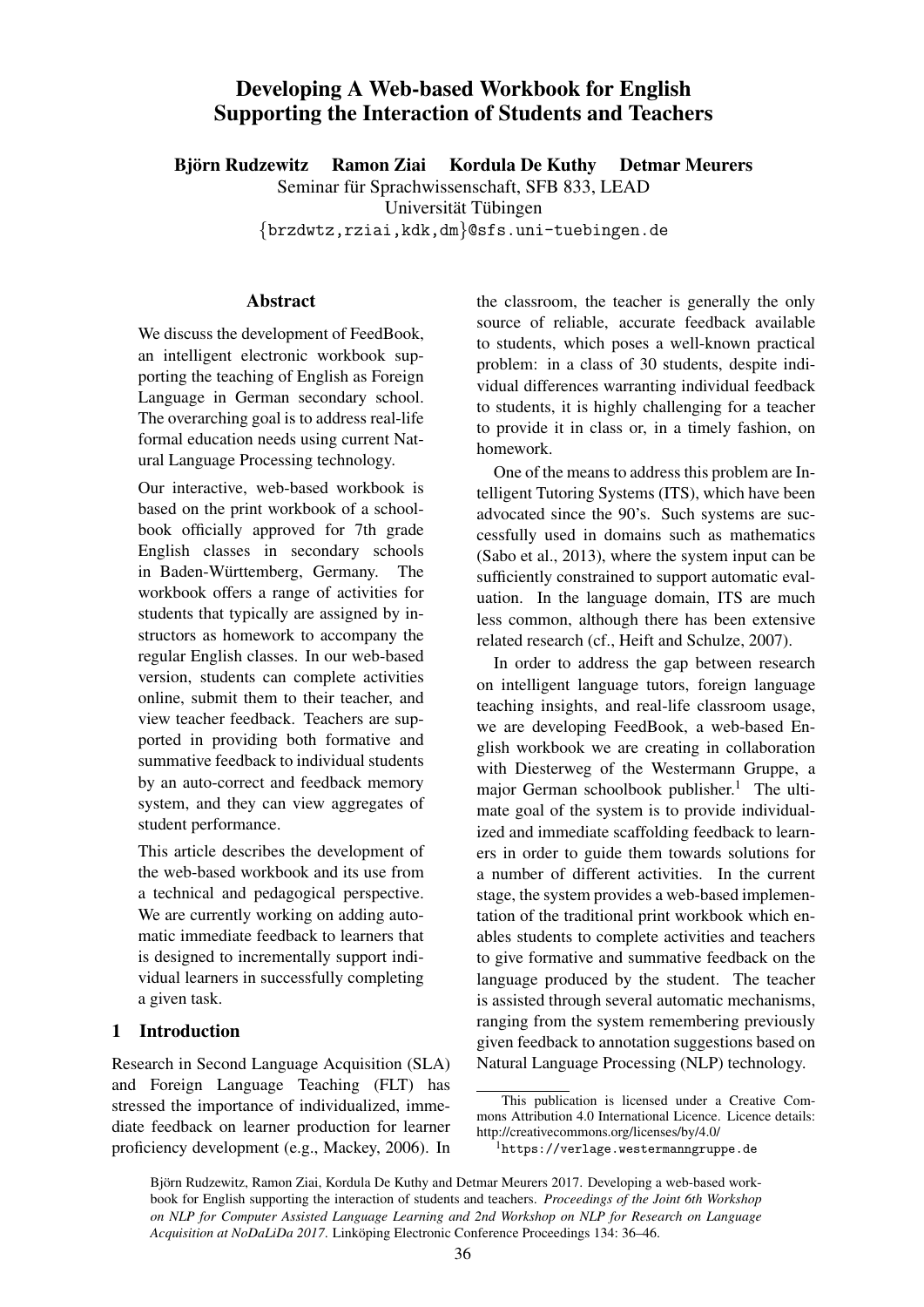The paper is organized as follows: Section 2 briefly discusses some existing language tutoring approaches. In section 3, we discuss the challenges involved in creating a web-based workbook based on a traditional print workbook. Section 4 then discusses FeedBook and its different components in detail, before section 5 concludes the paper with an outlook on next steps of the project.

# 2 Related Work

Intelligent Language Tutoring Systems (ILTS) proposed in the literature range from highly ambitious conversation machines (e.g., DeSmedt, 1995) to more modest workbook-like approaches (e.g., Heift and Nicholson, 2001; Nagata, 2002). However, as discussed by Heift and Schulze (2007), most of the systems are research prototypes that have never seen real-life testing or use. Following Amaral and Meurers (2011), we describe three notable exceptions below.

*Robo-Sensei* (Nagata, 2009) is a system for Japanese which presents a series of exercises for each of its 24 lessons. The activities are contextualized, including visual aids and picture material on Japan. The system was created by Noriko Nagata, who also designed the Japanese teaching curriculum. The effectiveness of the system has been investigated explicitly (Nagata, 1993; 1996; 1997), confirming that *Robo-Sensei* supports the acquisition of grammar and vocabulary. *Robo-Sensei* generally constrains the language that the learner enters into the system by providing English cues, thus essentially presenting contextualized translation exercises.

The *E-Tutor* (Heift, 2003) is an ILTS for German developed by Trude Heift and integrated into the German curriculum of her department at Simon Fraser University. German students in the program complete *E-Tutor* exercises as regular class requirement, which has enabled Trude Heift to research the system's effectiveness and further its development (Heift, 2001; 2004; 2005). The system contains four types of exercises with NLP support: *i)* provide the missing word, *ii)* build sentences with the words given, *iii)* translate a phrase, and *iv)* write down the sentence read by the system. The exercise types explicitly constrain the learner productions through the words and phrases given in the prompt.

*TAGARELA* (Amaral and Meurers, 2011) is a tutor system for Portuguese. It is a web-based

workbook featuring six activity types: listening comprehension, reading comprehension, rephrasing, description, fill-in-the-blanks and vocabulary practice. The system was integrated into the Portuguese program at The Ohio State University and the University of Massachusetts Amherst, where Luiz Amaral integrated it into individualized instruction, regular courses, and distance learning courses. Some of the activity types explicitly constrain the learner productions, whereas the comprehension tasks attempt to do so implicitly through the contents. To make the system more flexible in terms of activity types and user demands, a modular architecture based on UIMA (Ferrucci and Lally, 2004) was developed (Amaral et al., 2011), including a complete rewrite of the NLP components.

Overall, there have been only few attempts to connect state-of-the-art NLP and insights from SLA with actual widespread classroom usage, and the developers of the tutoring system were also involved in the actual teaching.

# 3 Adapting a Print Workbook for the Web

In contrast to the related work just discussed, the system introduced here takes as starting point an existing workbook that already is integrated into the real-life formal education context. To accomplish the goal of improving the learning experience for the students and support the teachers with minimal overhead, a crucial requirement for our development was to make the digital version as similar as possible to the look and feel to the print version. Users familiar with the print workbook thus can directly benefit from the added value of the web-based version without first requiring training.<sup>2</sup>

The web-based workbook is based on the print version of the schoolbook *Camden Town Gymnasium 3*, approved for 7th grade English classes in German secondary schools. As a first step moving from a print workbook to a web-based version, it is necessary to decide which activities to include and what a general data model representing them should look like. We therefore analyzed and categorized all activities in the print schoolbook in order to group similar exercises together and form a category system that generalizes over all group

<sup>2</sup>To be able to address any issues arising in real-life use, the system also includes the functionality to contact the developers with bugs or feature requests.

*Proceedings of the Joint 6th Workshop on NLP for Computer Assisted Language Learning and 2nd Workshop on NLP for Research on Language Acquisition at NoDaLiDa 2017*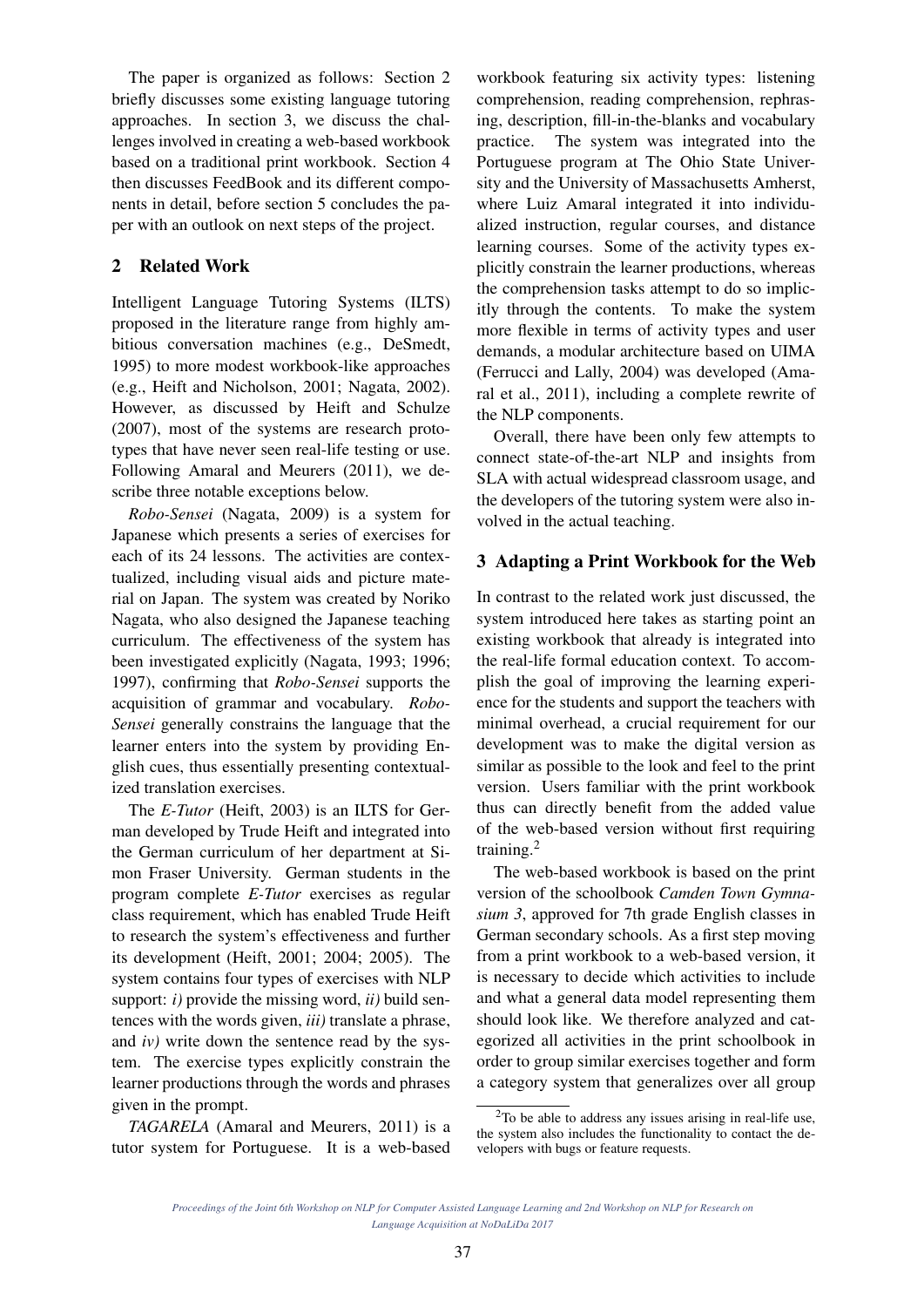instances. To this end, we analyzed all activities of the print workbook in terms of:

- (i) activity type, e.g., reading comprehension, fill-in-the-blank
- (ii) expected well- or ill-formed language variation: How is the space of possible learner productions restricted by the instruction and material (cf. Quixal and Meurers, 2016; Meurers and Dickinson, 2017)
- (iii) expected type of system input, e.g., check marks, single characters, words, a sentence, short texts
- (iv) form or meaning-orientation
- (v) language forms targeted explicitly or implicitly, e.g., simple past vs. past perfect.

Given our overall goal of linking real-life needs to NLP-based solutions, our primary focus is on activities for which the learners produce language (as opposed to, e.g., check marks), but where the language produced is constrained enough to determine potential reference answers (which rules out, e.g., activities asking about the students' background). We also aimed to cover both meaningand form-oriented tasks, as both aspects are essential in FLT and contained in current workbooks.

Development first concentrated on two activity types: short answers (requiring one or more free-text sentences, usually in a meaning-oriented activity), and fill-in-the-blanks (a text with gaps, usually lexical content or form-oriented). Since some of the activities we chose also contain preparatory sub-tasks involving mapping (text or images that need to be matched) or variants of multiple-choice, we also included those task types to be able to offer the same activity sequences as in the print workbook. We currently cover 55 of the 177 workbook activities (some containing preparatory sub-tasks). To support a systematic use of the web-based workbook as a straightforward replacement of the print version in real-life teaching, we are currently adding further activity types. As also argued in Amaral and Meurers (2011), satisfying real-life education needs using an ILTS is as dependent on the user interface, webprogramming, and related visual and task design issues as it is on the NLP analysis.

Figure 1 provides an example task from the *Camden Town 3* print workbook, where students are asked to watch a video clip provided on a DVD and answer questions. 3 In Figure 4, we will later see the web-based adaptation of the same task.



Figure 1: Example task from the print workbook c *Westermann Gruppe*

Following common software engineering practice, in FeedBook we separate display from function and content. The display of an activity is determined by its activity type rather than being hard-coded for individual activities. This readily supports adding activities of the established types at a later point by providing only the new content. This implies that the data model for activities contains both textual content as well as links to context media such as graphics or audio. The activity data model also integrates all components required for the NLP analysis to provide feedback. For example, for processing short answers in terms of the semantic appropriateness, the feedback system needs direct access to the prompt text (reading question), the target answer, and the student answer (cf., e.g., Meurers et al., 2011b).

In the next section, we present the FeedBook functionality and how it integrates the activities and challenges characterized in this section.

<sup>&</sup>lt;sup>3</sup>In this teacher version of the workbook, target answers are shown in green.

*Proceedings of the Joint 6th Workshop on NLP for Computer Assisted Language Learning and 2nd Workshop on NLP for Research on Language Acquisition at NoDaLiDa 2017*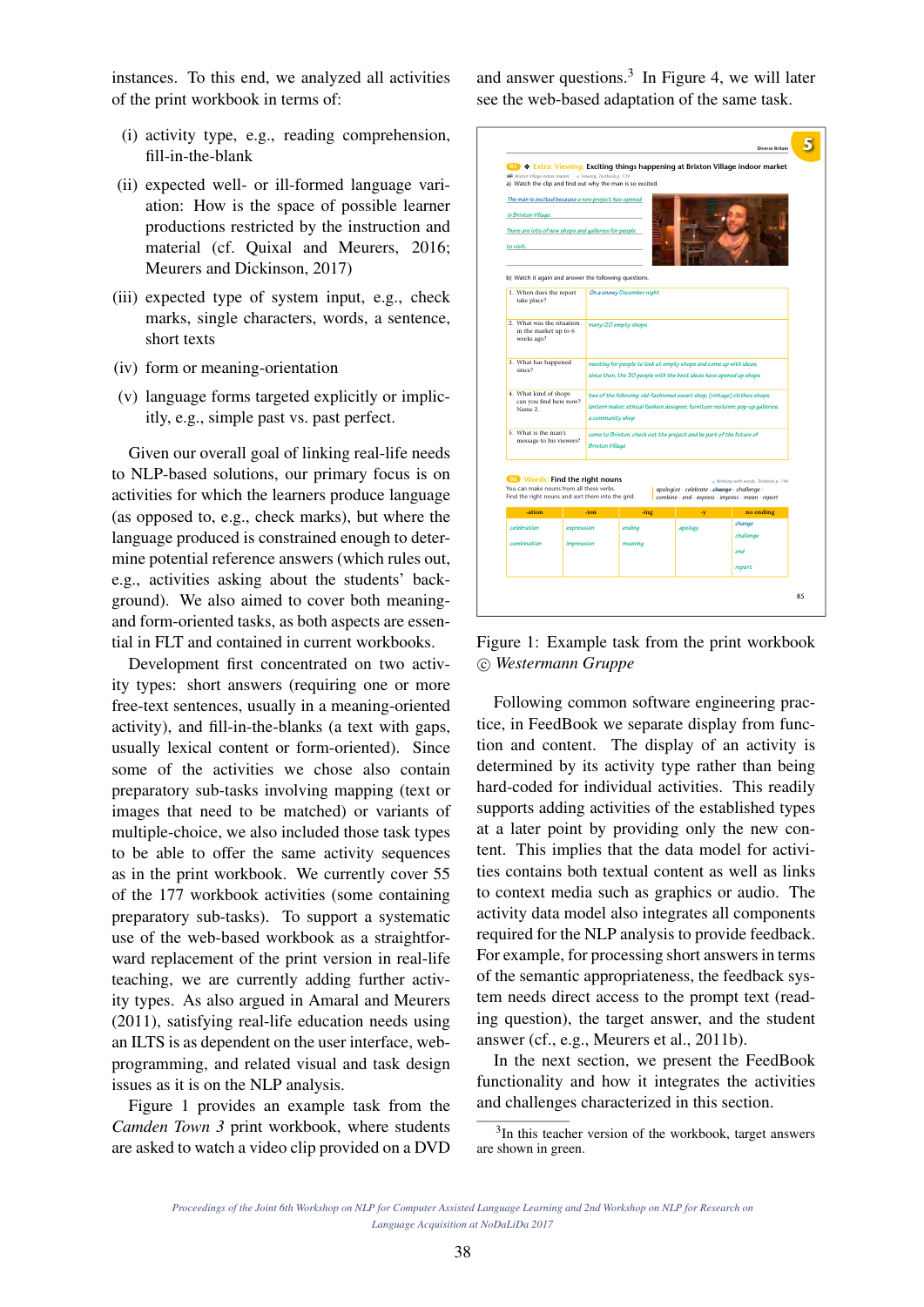#### 4 The FeedBook System

The FeedBook is designed as a multi-layer web application. The system is platform-independent, only requiring a computer, tablet, or smartphone with a web browser and internet access. The current version of the system supports a common workflow in German secondary schools: Students work on exercises, typically after being assigned those exercises as homework by the teacher, and submit their results to the teacher. The teacher corrects the submission and sends it back to the student with the feedback. The system provides automatic error annotation assistance and a feedback memory to facilitate the work of the teacher. The student can inspect the teacher feedback, and a diagnostics interface allows the teacher to identify general problems. Since the system is currently used by German students at a lower to intermediate level of English proficiency, German is used as interface and meta language, though this can be configured differently.

The purpose of the FeedBook is *not* to replace the class or the teachers, but to provide an opportunity for students to individually practice using online exercises at any time. It also relieves teachers from the repetitive work of providing feedback on the same issues over and over again, while at the same time allowing them to view aggregates of student performance so that they can use the class time efficiently to target common issues or misconceptions.

In the following, the system as developed in the first phase of the project is described in more detail, following the workflow just outlined. While for the second phase of the project, we are working on system components that provide immediate individual scaffolding feedback to students while they work on the activities, the teacher feedback data currently being collected is already used to reduce the work load of the teacher through components included in the discussion below.

#### 4.1 The Lobby

The lobby is the central starting point loaded after a standard authentication process requiring a user name and password. The structure and functionality of the lobby differs by the role of the user (teacher, student, administrator) who logged in to accommodate their different needs.

Student Lobby For students, the lobby presents a table of contents hosting all exercises as tiles in a mosaic design grouped by the book themes. Figure 2 shows the lobby after selection of Theme 5 "Diverse Britain".

After a student worked on an exercise, the exercise tile with the exercise title and page number<sup>4</sup> also indicates whether an exercise has been saved by the student, submitted to the teacher, or corrected by the teacher. In the latter case, a check mark using a traffic light color scheme indicates the overall teacher rating, and an information symbol indicates that the teacher provided annotations of errors or other comments.

When clicking on or touching an exercise tile, FeedBook forwards the student to the Practice Interface (section 4.2) or to the Result Interface showing feedback (section 4.4), depending on the state of the exercise.

Teacher Lobby Teachers have a choice between two conceptually and functionally distinct variants of the lobby: (a) tree view, (b) submission table.

In variant (a), the teacher is shown the two column layout illustrated in Figure 3). In the left column, a table of contents of the workbook is shown, including only activities to which submissions of the teacher's students exist. On selection of an activity, a submission table is shown in the right column listing all associated students (the class), the time they submitted the activity, their detailed submission status (correction pending, partially corrected, correction complete), the number of error annotations added to this submission, and the overall rating. Selecting a submission via click or touch forwards the teacher to the correction view (section 4.4). $5$ 

In variant (b), the teacher sees a list widget with all submissions. This includes all of the information mentioned above, but for all submitted exercises. The list can be filtered to only show submission that still require teacher interaction so that this view can serve as a To-Do list for teachers. This view also permits direct selection of submissions by click or touch.

Two buttons are shown at the table bottom. The first serves to automatically mark all submissions that are identical to the target answers provided by the teacher workbook as correct. The second button sends a reminder to all student who have not yet submitted the exercise.

<sup>&</sup>lt;sup>4</sup>The page number is included for ease of cross-reference with the print workbook.

<sup>5</sup>Teachers can revisit and revise corrections incrementally.

*Proceedings of the Joint 6th Workshop on NLP for Computer Assisted Language Learning and 2nd Workshop on NLP for Research on Language Acquisition at NoDaLiDa 2017*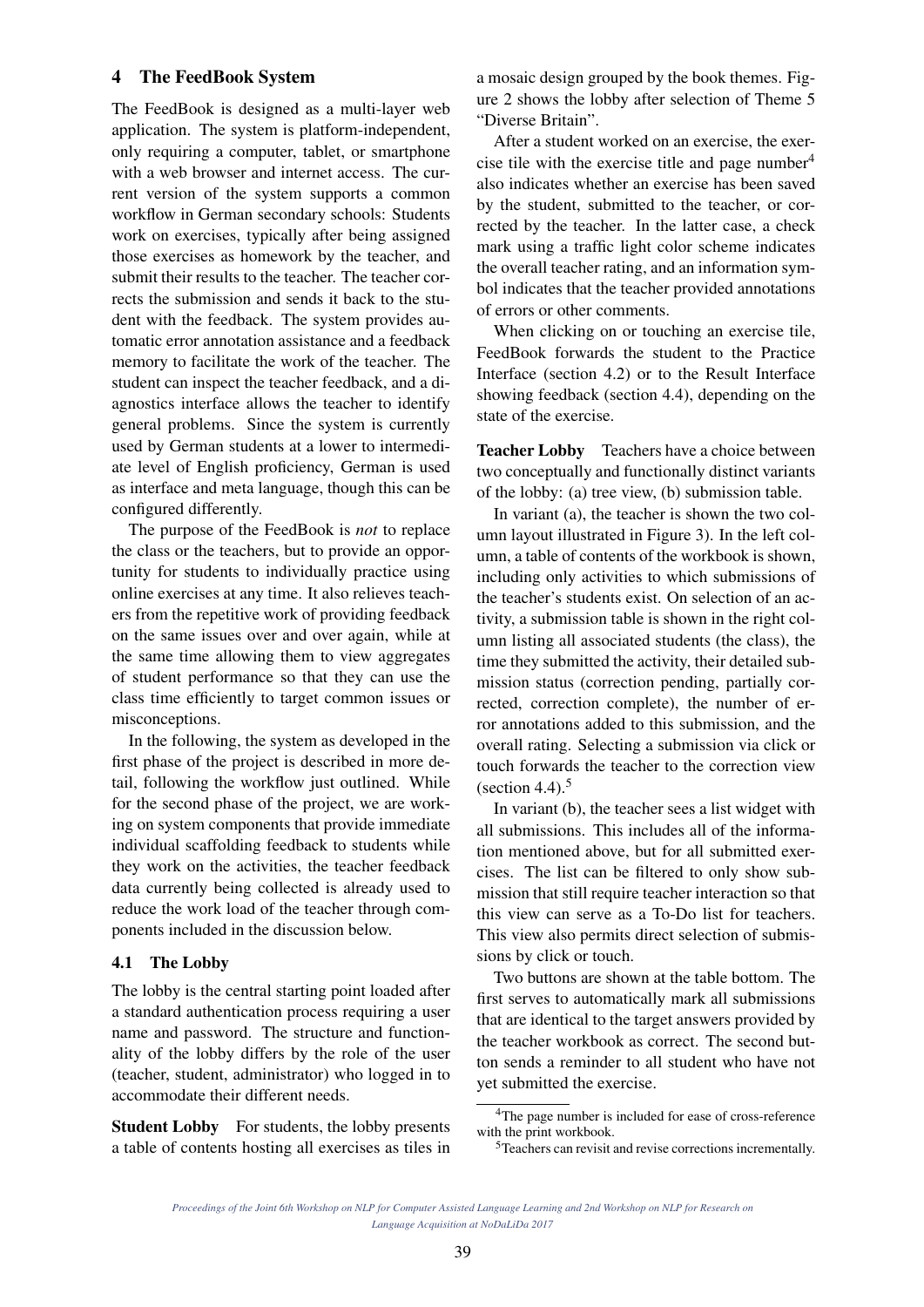| FeedBook: Camden Town Workbook 3                                        | <b>f</b> Start                                                 | L bjoern (Schüler) +<br><b><math>\Phi</math></b> Optionen ▼                                     | Diesterweg   |                                                        |                       |  |
|-------------------------------------------------------------------------|----------------------------------------------------------------|-------------------------------------------------------------------------------------------------|--------------|--------------------------------------------------------|-----------------------|--|
| Diverse Britain<br>Theme 5                                              |                                                                | Keep me posted<br>The Great Outdo<br>Diverse Britain<br>Zurück nach oben                        |              | An email from Holden<br>Thema 5 A, Aufgabe 3<br>S.80   |                       |  |
| <b>Exchange partners</b><br>Thema 5 A, Aufgabe 4                        | Leon's questions<br>Thema 5 B, Aufgabe 1                       | <b>Exciting things</b><br>happening at Brixton<br>Village indoor market<br>Thema 5 B, Aufgabe 5 |              | Adjective or adverb?<br>Thema 5 C, Aufgabe 4           |                       |  |
| $\bullet$<br>S.81                                                       | S.82                                                           | S.85                                                                                            | $\mathbf{C}$ | S.88                                                   | $\overline{\text{z}}$ |  |
| Speaking check: Can<br>you say it in English?<br>Thema 5 CYP, Aufgabe 4 | Grammar check:<br>Questions for Leon<br>Thema 5 CYP, Aufgabe 6 | Listening: Mrs Khan's<br>family<br>Thema 5 ET, Aufgabe 2                                        |              | Mediation: Choosing a<br>book<br>Thema 5 ET, Aufgabe 4 |                       |  |
| S.92                                                                    | S.93                                                           | S.94<br>S.95                                                                                    |              |                                                        | M Nachrichten (2)     |  |

Figure 2: Student Lobby

| Schüler | Abgabe     | <b>Status</b>         |                                 | Anm.                                                                                | <b>Bewertung</b>              |                                                                 |
|---------|------------|-----------------------|---------------------------------|-------------------------------------------------------------------------------------|-------------------------------|-----------------------------------------------------------------|
| Lars    | 16.03.2017 | korrigiert            |                                 | 6                                                                                   | O                             |                                                                 |
| bjoern  |            | nicht abgegeben       |                                 | 14                                                                                  |                               |                                                                 |
| Pauline | 05.04.2017 | korrigiert            | rto.                            | 14                                                                                  | $\bullet$                     |                                                                 |
| Madlene | 05.04.2017 | korrigiert            |                                 | 11                                                                                  | $\bullet$                     |                                                                 |
| Heiko   | 07.04.2017 |                       |                                 | 15                                                                                  | ۰                             |                                                                 |
| Diana   |            |                       |                                 |                                                                                     |                               |                                                                 |
| Gregor  |            |                       |                                 |                                                                                     |                               |                                                                 |
|         |            |                       |                                 |                                                                                     |                               | Nachrichten (1)                                                 |
|         |            |                       |                                 |                                                                                     |                               | bjoern: Hallo ramon, ich konnte<br>die Hausaufgabe leider wegen |
|         |            |                       |                                 |                                                                                     |                               | Krankheit nicht bearbeiten, Ich<br>reiche sie baldmöglich nach. |
|         |            |                       |                                 |                                                                                     |                               |                                                                 |
|         |            |                       |                                 |                                                                                     |                               |                                                                 |
|         |            |                       |                                 |                                                                                     |                               |                                                                 |
|         |            | Alle Schüler anzeigen | ◆ korrekte Abgaben akzeptieren. | ide.<br>逐<br>is.<br>teilweise korrigiert (O<br>nicht abgegeben 图<br>nicht abgegeben | (ii) (ii) 1-7 of 7 (ii) (iii) | <b>Q</b> Hilfe<br>Schüler erinnern                              |

Figure 3: Teacher Lobby

*Proceedings of the Joint 6th Workshop on NLP for Computer Assisted Language Learning and 2nd Workshop on NLP for Research on Language Acquisition at NoDaLiDa 2017*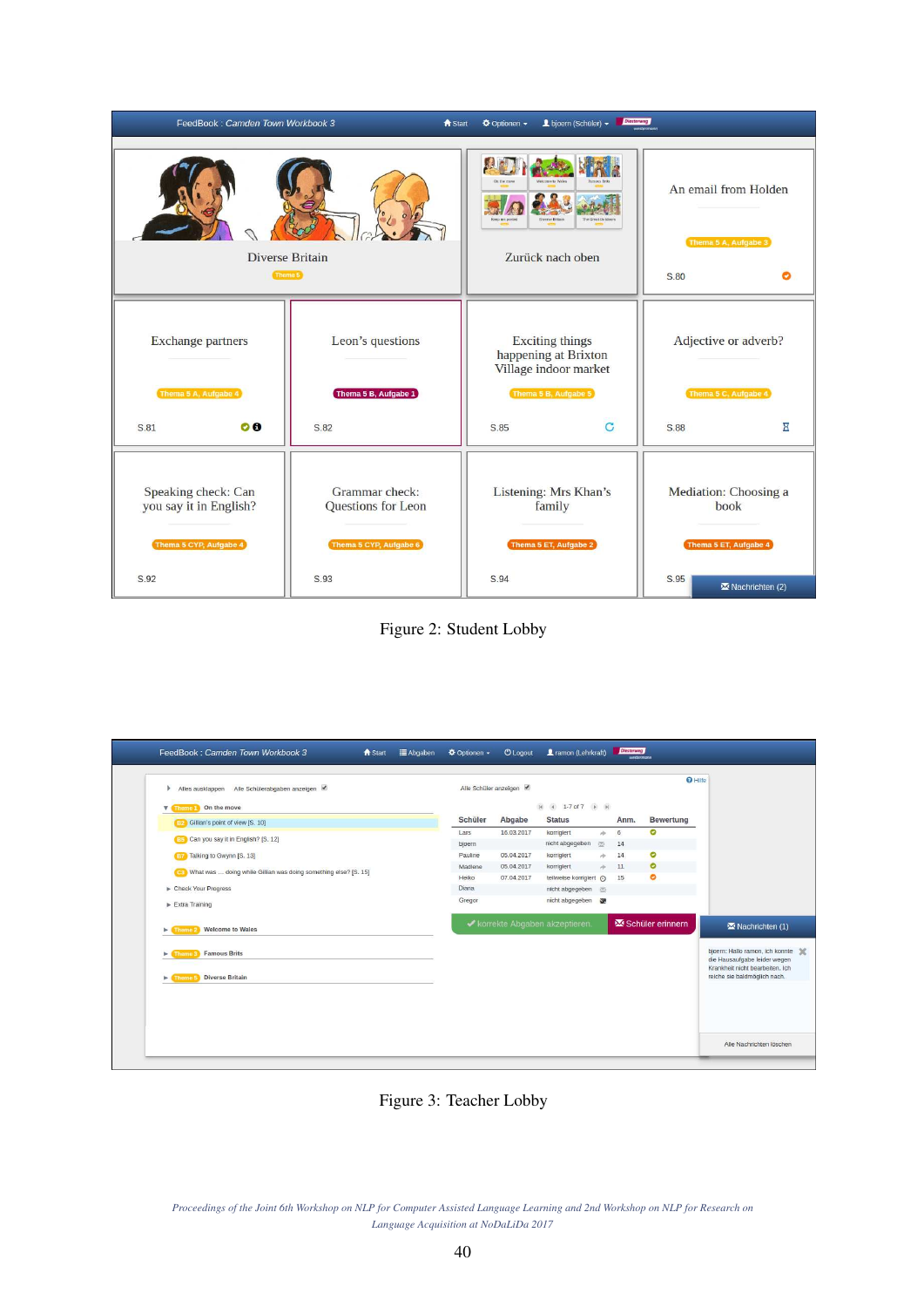### 4.2 The Practice Interface for Students

The Practice Interface offers a fully functional web-based version of an exercise to students. For the print workbook exercise we saw in Figure 1, the web-based version is shown in Figure 4.

| FeedBook: Camden Town Workbook 3 |                                                                                 | <b>f</b> Start | <b>☆</b> Optionen ▼   | <b>O</b> Logout | L bjoern (Schüler) | <b>Netterweg</b> |
|----------------------------------|---------------------------------------------------------------------------------|----------------|-----------------------|-----------------|--------------------|------------------|
|                                  | <b>Diverse Britain</b><br><b>B</b> Exciting things happening at Brixton Village |                |                       |                 |                    |                  |
|                                  | indoor market                                                                   |                |                       |                 |                    |                  |
|                                  | b) Watch it again and answer the following questions.                           |                |                       |                 |                    |                  |
|                                  | 0.54<br>1. When does the report take place?                                     |                | 4Ò                    | 83 业            |                    |                  |
|                                  | The report takes place at Brixton Village indoor market.                        |                |                       |                 |                    |                  |
|                                  | 2. What was the situation in the market up to 6 weeks ago?                      |                |                       |                 |                    |                  |
|                                  | 3. What has happened since?                                                     |                |                       |                 |                    |                  |
|                                  | 4. What kind of shops can you find here now? Name 2.                            |                |                       |                 |                    |                  |
|                                  | 5. What is the man's message to his viewers?                                    |                |                       |                 |                    |                  |
|                                  | ◆ Vorherige Teilaufgabe                                                         |                |                       |                 |                    |                  |
|                                  | $\pm$ Speichern                                                                 |                | 图 An Lehrkraft senden |                 |                    |                  |

Figure 4: Student Practice Interface

The type of interactive input elements shown depends on the exercise type. If the workbook provides example answers, as often is the case for the first input field, these are visualized differently (unless the student changes them). If an exercise consists of multiple sub-tasks, the student can navigate freely between them. For all exercise types, the student has the functionality to save intermediate results and resume the exercise and all subtasks with any system input the student has provided for any number of trials. Once a student submits an exercise, the student is redirected to the lobby and the exercise is locked until the teacher has corrected it in the feedback interface.

## 4.3 The Feedback Interface for Teachers

The Feedback Interface is where the teacher has the opportunity to give feedback to student input on workbook activities. Starting out from the teacher lobby discussed in section 4.1, the teacher can view and select student submissions to particular activities. Once a student submission has been selected, the Feedback interface loads, rendering the student input in the context of the respective activity, in a view similar to the Practice Interface shown in Figure 4.

The teacher can then give both formative and summative feedback. The latter is given for the whole activity in the form of a star rating  $(1–5)$  and an optional global comment. Formative feedback can consist of specific annotations of the learner submission. Given its relevance to the overall goal of the FeedBook, we here describe it in more detail. In order to add an annotation, the teacher can select any sub-span of the student production, which opens the error annotation dialog shown in Figure 5.



Figure 5: The error annotation dialog

In this dialog, the teacher can specify four different characteristics: (i) the extent (span) of the error, (ii) the error type describing the nature of divergence from the norm, (iii) an example of a correct solution, and (iv) a free-text comment on this annotation. The error types we use are based on the categories provided by teachers in a pilot study. We grouped them into language form and content errors, as spelled out in Table 1.

| Language form errors       | <b>Content errors</b>      |
|----------------------------|----------------------------|
| phrasing, agreement,       | problematic understanding, |
| determiner, preposition,   | missing information,       |
| grammar, spelling,         | wrong information,         |
| pronoun, tense,            | lack of understanding,     |
| clause structure,          | extra information,         |
| word choice, missing word, | alternate answer           |
| word order, punctuation    |                            |

Table 1: Error types in FeedBook

*Proceedings of the Joint 6th Workshop on NLP for Computer Assisted Language Learning and 2nd Workshop on NLP for Research on Language Acquisition at NoDaLiDa 2017*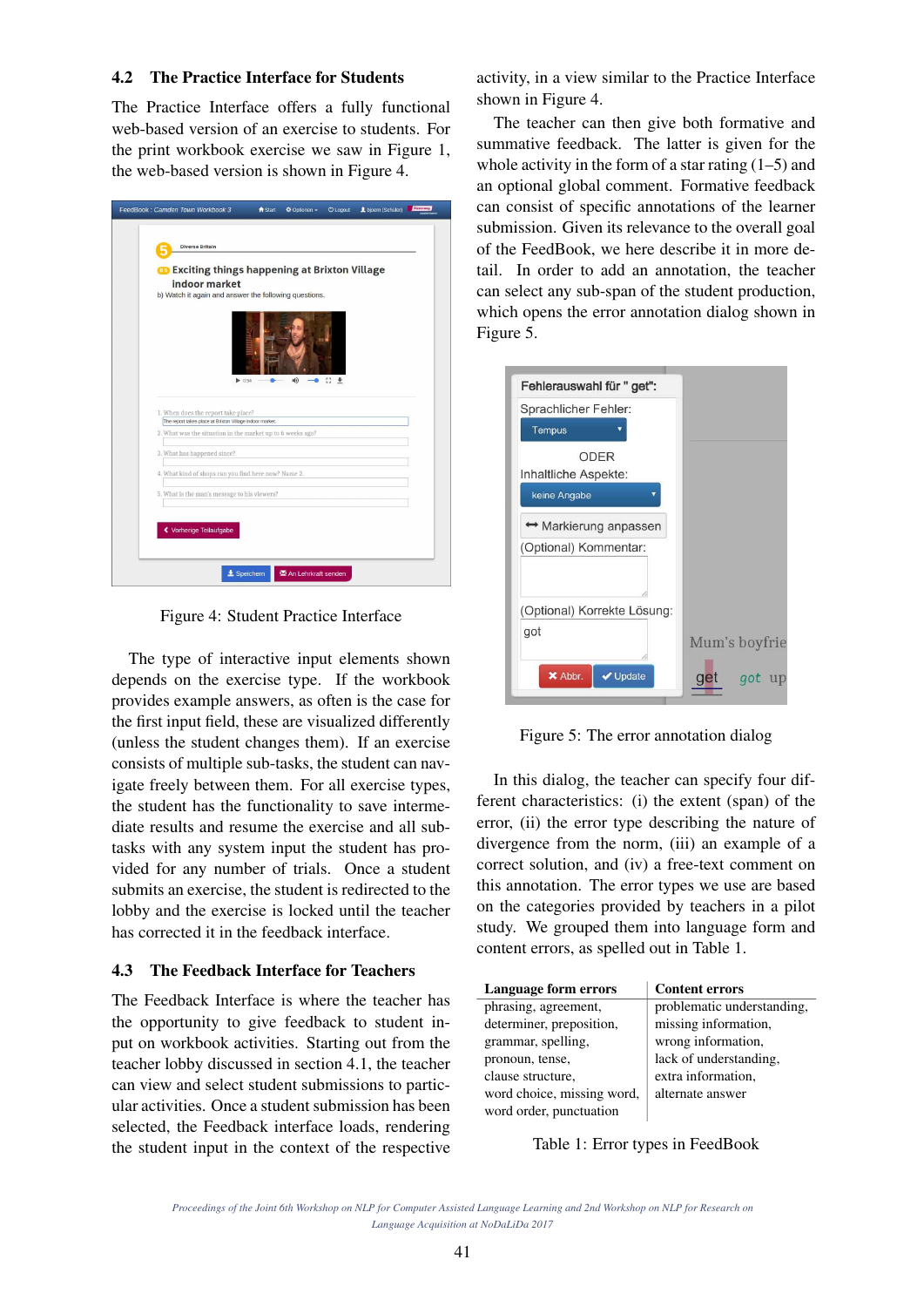The annotations are saved in the database along with the student productions. They can be retrieved by several system components, in particular the Result Interface for students discussed in section 4.4.

#### 4.3.1 Automatic Error Annotation Assistance

To assist teachers in providing feedback and reduce their workload, the FeedBook provides three distinct mechanisms: (i) a visual comparison with a pre-stored target response, (ii) a feedback memory storing the history of previously given feedback, and (iii) an automatic error annotation approach for some of the errors in the system. We discuss each of these features below.

Visual Highlighting of Answer Divergence In the current version of the system, each student answer is first string-matched against the prestored target answer; more complex matching approaches building on the research strands we compare in Ott et al. (2013) will be explored later in the project. If the match is positive, the student answer is assumed to be correct and no further processing needs to take place. This outcome is visualized to the teacher in the form of a green check mark next to the student answer.

If the answers differ from each other, a diff-like algorithm exemplified in Figure 6 is employed to find and highlight the parts of the student answer that differ from the target answer. This is done on two levels: First, for each target answer token, the nearest student answer token is identified via edit distance (Damerau, 1964). After this alignment step, the words thus matched are compared on a character level, and the differences in the student answer are highlighted. In order to avoid visualizing random meaningless similarities, highlighting is only performed if half the target answer material was identified in the student answer.

Mum's boyfriend was coming to meet me so of course I got up in a bad mood. But Mum giving get gave me a great big smile. She made ◆ me my favourite pancakes with maple syrup for breakfast but I hungry. She tries tried to cheer me up wasn't suggested that we go shopping. That usually and say

Figure 6: Difference highlighting example

Feedback Memory Depending on the activity type, many students will provide the same or very similar solutions to a given prompt. This is especially the case for more constrained types of activities. Ideally, the teacher should only have to provide feedback to such student answers once, and the system should remember previously given feedback to a given prompt and present it to the teacher at correction time. FeedBook achieves this by querying its database for feedback to the same prompts when the Feedback Interface is loaded, filling in any error annotations found for learner answers that were already annotated. This achieves both a reduction of the teacher's workload and a higher consistency in the teacher's error annotation.

Auto-correction In case there is no previous feedback from teachers, FeedBook provides automatic suggestions to the teacher based on NLP techniques. Eventually, this functionality will cover all activity and error types in the system, paving the way towards providing immediate feedback directly to the learner while they work on the exercise.

As a first step, we have implemented finegrained feedback on the word level for grammatical errors in fill-in-the-blank activities. In order to perform error analysis reliably, the target answers are processed ahead of time in an NLP pipeline consisting of tokenization, sentence detection, POS tagging, lemmatization, morphological analysis, and dependency parsing. We use the Unstructured Information Management Architecture (UIMA, Ferrucci and Lally, 2004) along with the DKPro component repository (de Castilho and Gurevych, 2014), which provides access to many state-of-the-art NLP tools within an industry-strength processing framework supporting multiple layers of annotation. Table 2 lists the NLP components we use.

| <b>NLP</b> task           | <b>Component Used</b>             |
|---------------------------|-----------------------------------|
| Tokenization,             | <b>NLP</b> Toolkit                |
| Sentence Detection,       | for JVM Languages                 |
| POS tagging               | (NLP4J <sup>6</sup> )             |
| Lemmatization             | Morpha (Minnen et al., 2001)      |
| Morphology                | SFST with EMOR model              |
|                           | (Schmid, 2005; Karp et al., 1992) |
| <b>Dependency Parsing</b> | MaltParser (Nivre et al., 2007)   |

Table 2: NLP components used in auto-correction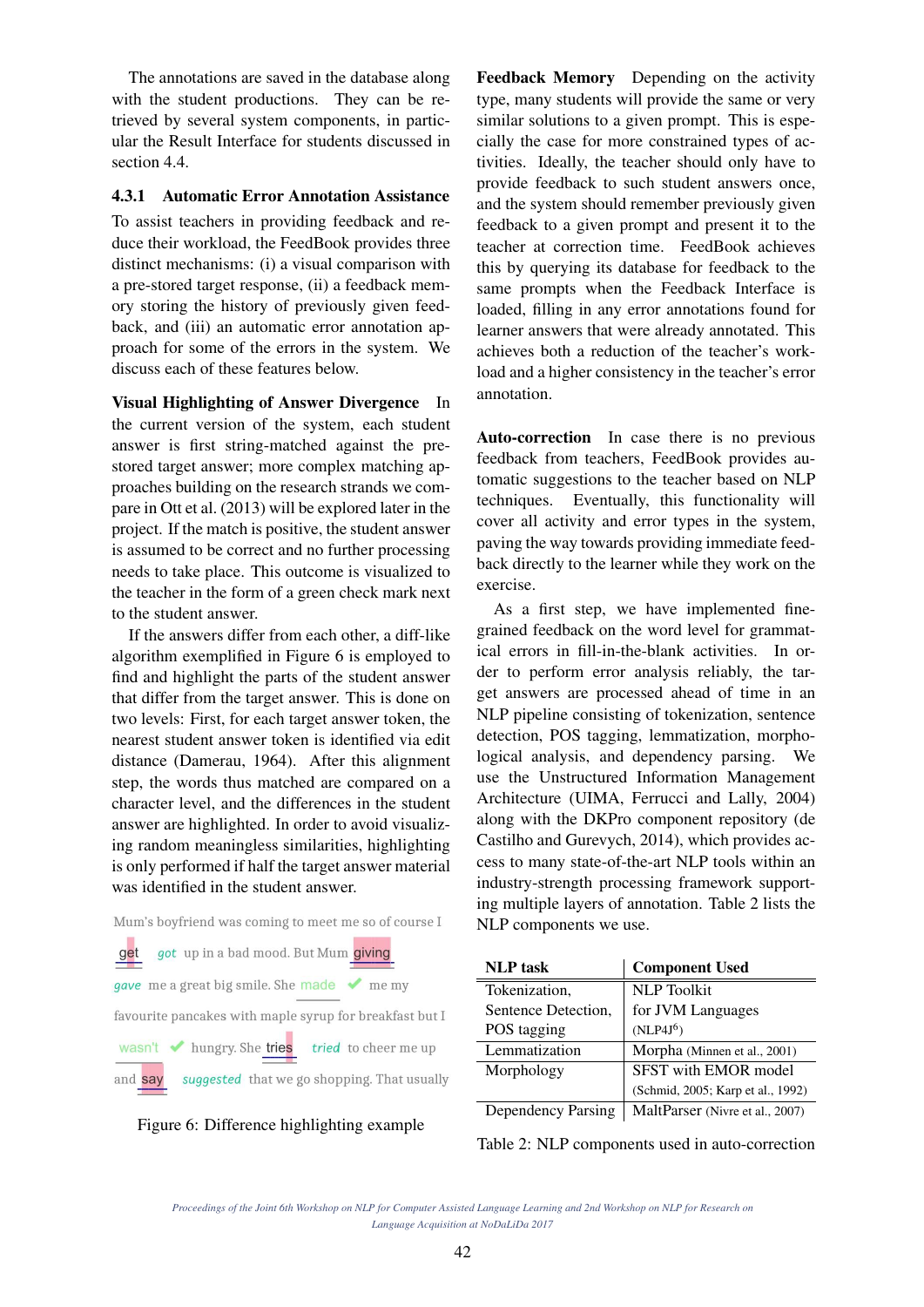The automatically annotated linguistic information in the target answers is then manually postcorrected in order to provide a solid basis of reliable linguistic information for error diagnosis. We use WebAnno (Eckart de Castilho et al., 2016) for this purpose, which readily supports inspection and annotation of linguistic information produced by DKPro components.

When the teacher selects the Feedback Interface, the student answers are processed analogously to the target answers. On the basis of the annotated target answers, a sequence of rules compares student and target answer on different linguistic levels to determine the nature of the divergence to identify a non-word, a different POS, or a different inflection. This information on the divergence is then used as evidence for specific error annotations, such as *spelling*, *wrong word* or *tense* error. The first rule that applies stops the process, so once an error type has been identified, no more sophisticated comparisons are attempted.

In case we cannot diagnose the nature of the error, a default error category is annotated, which is visually distinguished in the Feedback interface. The teacher can post-edit any automatically generated error annotations and change or remove them. In such cases of manual intervention, the system stores the now manually corrected annotations as instances for the Feedback Memory mechanism.

#### 4.4 The Result Interface for Students

In the Result Interface, students see the selected activity with their submitted answers. Next to each student answer, the teacher's annotations are displayed if present. At the bottom, the system shows the global rating and comments by the teacher. In this interface, the student sees almost the same as the teacher in the Feedback Interface, the difference being that annotations are not editable and target answers are not shown (unless they were included by the teacher in the feedback).

#### 4.5 The Diagnostics Interface

Teachers have access to a Diagnostics Interface, illustrated in Figure 7. After selecting a specific activity or an activity type, FeedBook offers three visualizations: A bar chart shows the quantitative distribution of annotations (errors) over the error categories introduced in section 4.3. This makes it possible to identify frequent problems



Figure 7: Diagnostics Interface

in an exercise at one glance. Teachers can then use their class time more effectively to target these problems. For publishers this type of information would also be valuable for determining whether the errors made by students correlate with the pedagogical goal of the given activity or whether there are problems in the design of the exercise leading to unintended errors.

The interface also contains a pie chart showing the distribution of the submission status for an exercise, i.e., what percentage of students worked on the exercise so far, how many exercises were submitted and await being corrected, and how many were already corrected. This chart thus serves as a progress indicator for a given exercise.

Finally, the Diagnostics Interface provides a visualization of the average global rating that the teacher gave to the submissions to a given exercise and the number of instances this is based on. The cases where students perform extremely low or high are especially interesting because they indicate a mismatch between the students' abilities and the activity demands.

### 4.6 Communication and Administration

For a web-based workbook, some communication and administration functionality is needed.

News System The FeedBook comes with a messaging service. For each activity submitted to a

<sup>6</sup>https://emorynlp.github.io/nlp4j

*Proceedings of the Joint 6th Workshop on NLP for Computer Assisted Language Learning and 2nd Workshop on NLP for Research on Language Acquisition at NoDaLiDa 2017*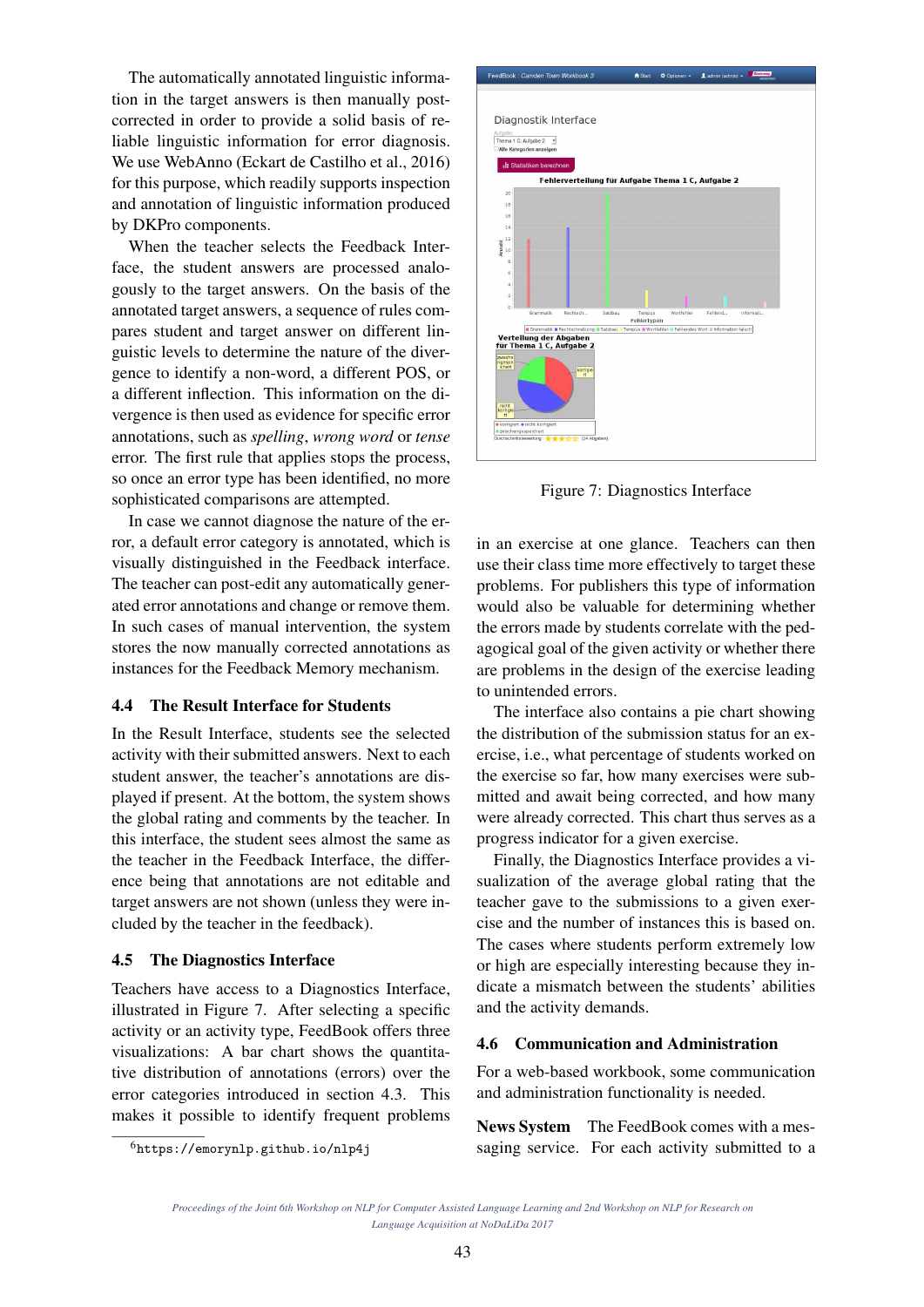teacher, the student is shown a confirmation message in the news feed. When a teacher has corrected an activity, the student receives a clickable message, which will forward the student to the Result Interface for this exercise. Furthermore, teachers can write messages to each of their students, students can write to their teacher, and administrators can send messages to everyone. In the message, the name of the sender is shown.

The news feed widget always pops up in the lobby in case new (unread) messages exist, and the messages can be deleted by the recipient with a click on a cross displayed next to the text.

Account Management As the very first step in working with the FeedBook, teachers need to create accounts for their students. Student accounts can be created in a batch with the option to autogenerate passwords and to print the individual account information for distribution to the students in class. Once accounts exist, teachers have the possibility to reset their students' passwords in the account management interface in case a student forgets the credentials. Users can also change their own password. Teacher accounts are created by an admin user.

# 4.7 Meeting the Requirements of a Modern Web Application

Cross-Device Optimization To provide a convenient and motivating user experience encouraging users to interact with FeedBook, the system uses state-of-the-art web technology. A web application needs to provide an optimized display for all devices and platforms ranging from small mobile phones to wide monitors. For this, not only the size but also the positioning of elements needs to be adjusted. To build a fully scalable application, we use the Bootstrap<sup>7</sup> framework and its grid system for the display layer. We imitate a paper sheet via a stylized virtual paper as background that scales to all devices, in contrast to, for example, a PDF with a static width. Another challenge is to make the system work with mouse and keyboard input as well as with touch screens. For instance, in the Feedback Interface, where the teachers needs to select spans of the student answer, an additional selection slider menu is shown for touch events to support the same functionality available using a mouse.

Navigation The FeedBook features a permanently accessible navigation bar attached to the screen top. Among the functionality universal to all user groups it supports redirection to the lobby ("Start"), access to account management, and further options for some user groups. Teachers can navigate to the alternative lobby view ("Abgaben") discussed in section 4.1, and the options menu sports different drop-down menu items depending on the user group needs. The amount of information and the verbosity changes depending on the screen size, from a fully textual to an iconified mobile-friendly version for smaller devices.

## 5 Summary and Outlook

We presented the FeedBook, a web-based adaptation of a print workbook for English in 7th grade that aims at individually supporting students in completing both meaning- and form-based exercises. In the current stage, the system relies on the teacher to provide the feedback, but already considerably reduces the teacher workload through automatic visual highlighting, a feedback memory, and NLP-supported automatic error annotation suggestions. Moreover, the design of Feed-Book as an online platform where students and teachers directly interact outside of the classroom enables teachers to flexibly assign activities and provide feedback.

The first version of FeedBook has been in use in pilot classrooms since October 2016 and feedback from teachers and students has been very supportive. We have put a premium on integrating feedback for new features and bug fixes in a timely fashion to ensure that the system continuously meets the demands of real-life classroom usage. For demonstration purposes, a separate instance of the system is available on the project website<sup>8</sup>.

We are currently working on automating feedback for more types of student input as suggestions for the teachers. This will involve more complex NLP, especially for short answer tasks and content errors. In this context, we are exploring integration of a state-of-the-art short answer assessment system such as CoMiC (Meurers et al., 2011a) into the FeedBook.

In the next phase of the project, we will move the burden of giving feedback from the teacher to the system and redesign the FeedBook to provide

<sup>7</sup>http://getbootstrap.com

<sup>8</sup>http://feedbook.website

*Proceedings of the Joint 6th Workshop on NLP for Computer Assisted Language Learning and 2nd Workshop on NLP for Research on Language Acquisition at NoDaLiDa 2017*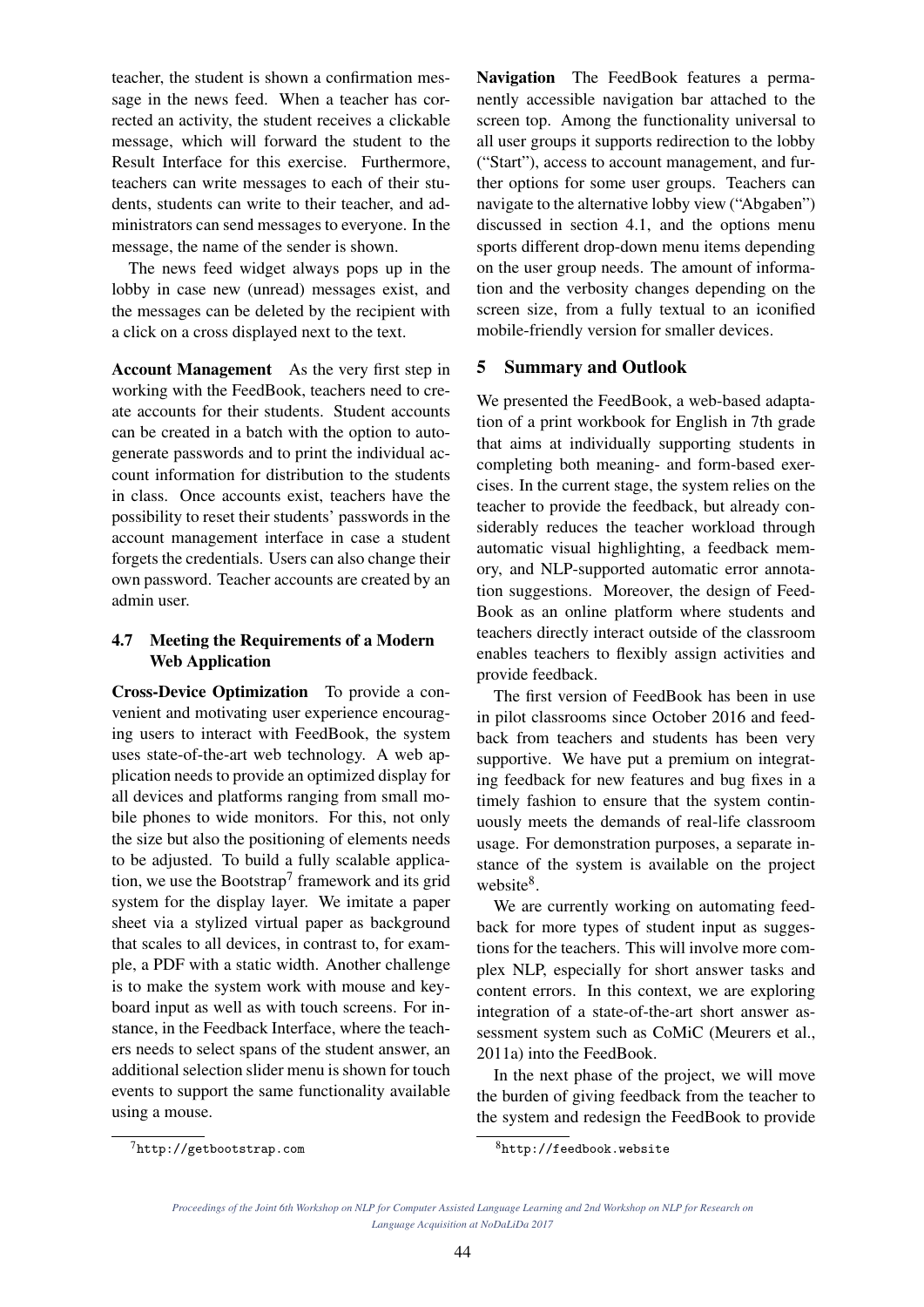immediate, scaffolding feedback while the learner is completing the activity. The feedback data gathered from teachers up to this point will clearly be important for this development, and we will continue to give teachers the possibility to revise automatic feedback and provide manual feedback. In the third year of the project, we plan to conduct a randomized controlled field study integrating measures of the process and product of learning. We plan to compare the web-based workbook providing automated feedback with a web-based workbook transmitting only the teacher-provided feedback in order to evaluate the impact of immediate, scaffolding feedback on learning outcomes and motivation.

### Acknowledgments

We gratefully acknowledge the support of this knowledge transfer project SFB833/T1 through the DFG. We would like to thank Christoph Golla and Laura Lanik, our project partners at the Westermann Gruppe, for the good cooperation. The project would also not be possible without the substantial contribution of the student research assistants: Verena Blaschke, Jekaterina Kaparina, Madeesh Kannan, Maxim Korniyenko, Johannes Krämer, Mai Mayeg, Samantha Tureski, Tobias Pütz, and Kuan Yu.

#### References

- Luiz Amaral and Detmar Meurers. 2011. On using intelligent computer-assisted language learning in real-life foreign language teaching and learning. *ReCALL*, 23(1):4–24.
- Luiz Amaral, Detmar Meurers, and Ramon Ziai. 2011. Analyzing learner language: Towards a flexible NLP architecture for intelligent language tutors. *Computer-Assisted Language Learning*, 24(1):1–16.
- Fred J. Damerau. 1964. A technique for computer detection and correction of errors. *Communications of the ACM*, 7:171–176.
- Richard Eckart de Castilho and Iryna Gurevych. 2014. A broad-coverage collection of portable NLP components for building shareable analysis pipelines. In *Proceedings of the Workshop on Open Infrastructures and Analysis Frameworks for HLT (OIAF4HLT) at COLING 2014*, pages 1–11, Dublin, Ireland. ACL and Dublin City University.
- William DeSmedt. 1995. Herr Kommissar: An ICALL conversation simulator for intermediate German. In V. Melissa Holland, Jonathan Kaplan, and Michelle Sams, editors, *Intelligent Language Tutors: Theory*

*Shaping Technology*, pages 153–174. Lawrence Erlbaum Associates Inc., New Jersey.

- Richard Eckart de Castilho, Éva Mújdricza-Maydt, Muhie Seid Yimam, Silvana Hartmann, Iryna Gurevych, Anette Frank, and Chris Biemann. 2016. A web-based tool for the integrated annotation of semantic and syntactic structures. In *Proceedings of the Workshop on Language Technology Resources and Tools for Digital Humanities (LT4DH)*, pages 76–84.
- David Ferrucci and Adam Lally. 2004. UIMA: An architectural approach to unstructured information processing in the corporate research environment. *Natural Language Engineering*, 10(3–4):327–348.
- Trude Heift and Devlan Nicholson. 2001. Web delivery of adaptive and interactive language tutoring. *International Journal of Artificial Intelligence in Education*, 12(4):310–325.
- Trude Heift and Mathias Schulze. 2007. *Errors and Intelligence in Computer-Assisted Language Learning: Parsers and Pedagogues*. Routledge.
- Trude Heift. 2001. Error-specific and individualized feedback in a web-based language tutoring system: Do they read it? *ReCALL*, 13(2):129–142.
- Trude Heift. 2003. Multiple learner errors and meaningful feedback: A challenge for ICALL systems. *CALICO Journal*, 20(3):533–548.
- Trude Heift. 2004. Corrective feedback and learner uptake in call. *ReCALL*, 16(2):416–431.
- Trude Heift. 2005. Inspectable learner reports for webbased language learning. *ReCALL*, 17(1):32–46.
- Daniel Karp, Yves Schabes, Martin Zaidel, and Dania Egedi. 1992. A freely available wide coverage morphological analyzer for English. In *Proceedings of the 14th Conference on Computational Linguistics*, COLING '92, pages 950–955, Stroudsburg, PA.
- Alison Mackey. 2006. Feedback, noticing and instructed second language learning. *Applied Linguistics*, 27(3):405–430.
- Detmar Meurers and Markus Dickinson. 2017. Evidence and interpretation in language learning research: Opportunities for collaboration with computational linguistics. *Language Learning*, 67(2). http://dx.doi.org/10.1111/lang.12233.
- Detmar Meurers, Ramon Ziai, Niels Ott, and Stacey Bailey. 2011a. Integrating parallel analysis modules to evaluate the meaning of answers to reading comprehension questions. *IJCEELL. Special Issue on Automatic Free-text Evaluation*, 21(4):355–369.
- Detmar Meurers, Ramon Ziai, Niels Ott, and Janina Kopp. 2011b. Evaluating answers to reading comprehension questions in context: Results for German and the role of information structure. In *Proceedings of the TextInfer 2011 Workshop on Textual Entailment*, pages 1–9, Edinburgh.

*Proceedings of the Joint 6th Workshop on NLP for Computer Assisted Language Learning and 2nd Workshop on NLP for Research on Language Acquisition at NoDaLiDa 2017*